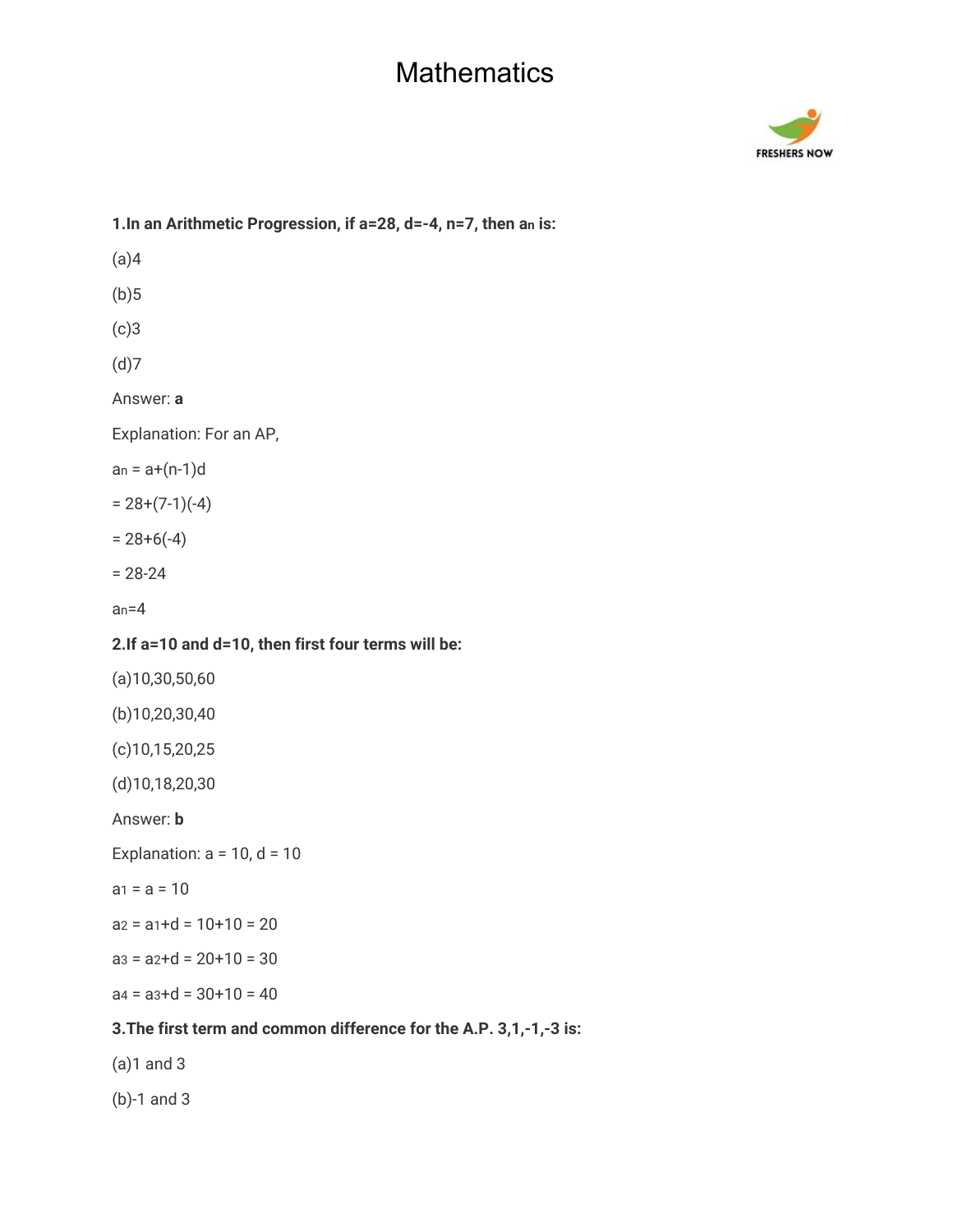

(c)3 and -2 (d)2 and 3 Answer: **c** Explanation: First term, a = 3 Common difference, d = Second term – First term  $\Rightarrow$  1 – 3 = -2  $\Rightarrow$  d = -2 **4.30th term of the A.P: 10,7, 4, …, is** (a)97 (b)77 (c)-77 (d)-87 Answer: **c** Explanation: Given, A.P. = 10, 7, 4, … First term, a = 10 Common difference, d = a2 − a1 = 7−10 = −3 As we know, for an A.P., an = a +(n−1)d Putting the values;  $a_{30} = 10+(30-1)(-3)$  $a_{30} = 10+(29)(-3)$ a30 = 10−87 = −77 **5.11th term of the A.P. -3, -1/2, ,2 …. Is** (a)28 (b)22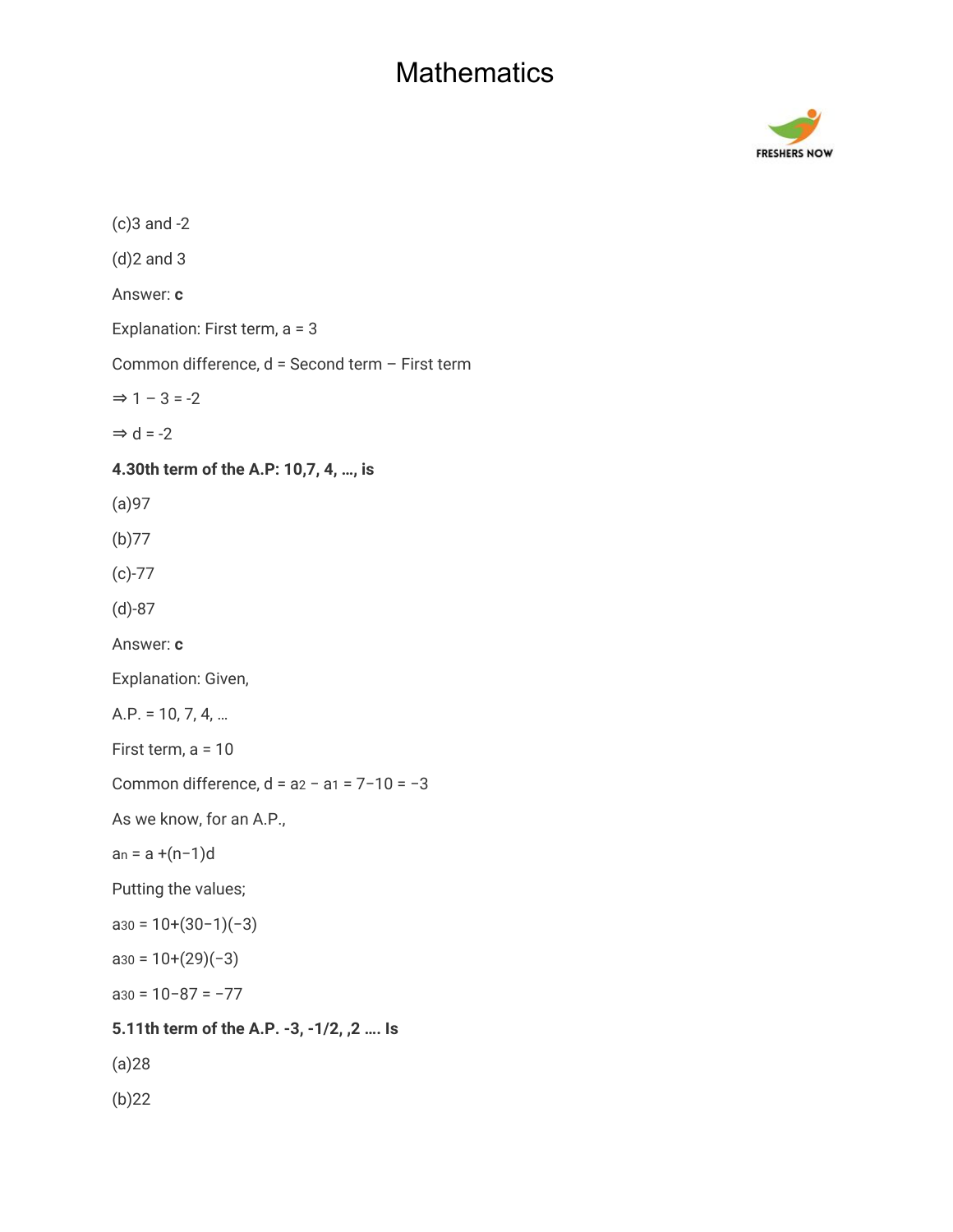

(c)-38 (d)-48 Answer: **b** Explanation: A.P. = -3, -1/2, ,2 … First term  $a = -3$ Common difference, d = a2 − a1 = (-1/2) -(-3)  $\Rightarrow$ (-1/2) + 3 = 5/2 Nth term; an = a+(n−1)d Putting the values;  $a_{11} = 3+(11-1)(5/2)$  $a_{11} = 3+(10)(5/2)$  $a_{11} = -3 + 25$  $a_{11} = 22$ **6.The missing terms in AP: \_\_, 13, \_\_, 3 are:** (a)11 and 9 (b)17 and 9 (c)18 and 8 (d)18 and 9 Answer: **(c)** Explanation: a2 = 13 and  $aa = 3$ The nth term of an AP; an = a+(n−1) d  $a_2 = a + (2-1)d$ 13 = a+d ………………. (i)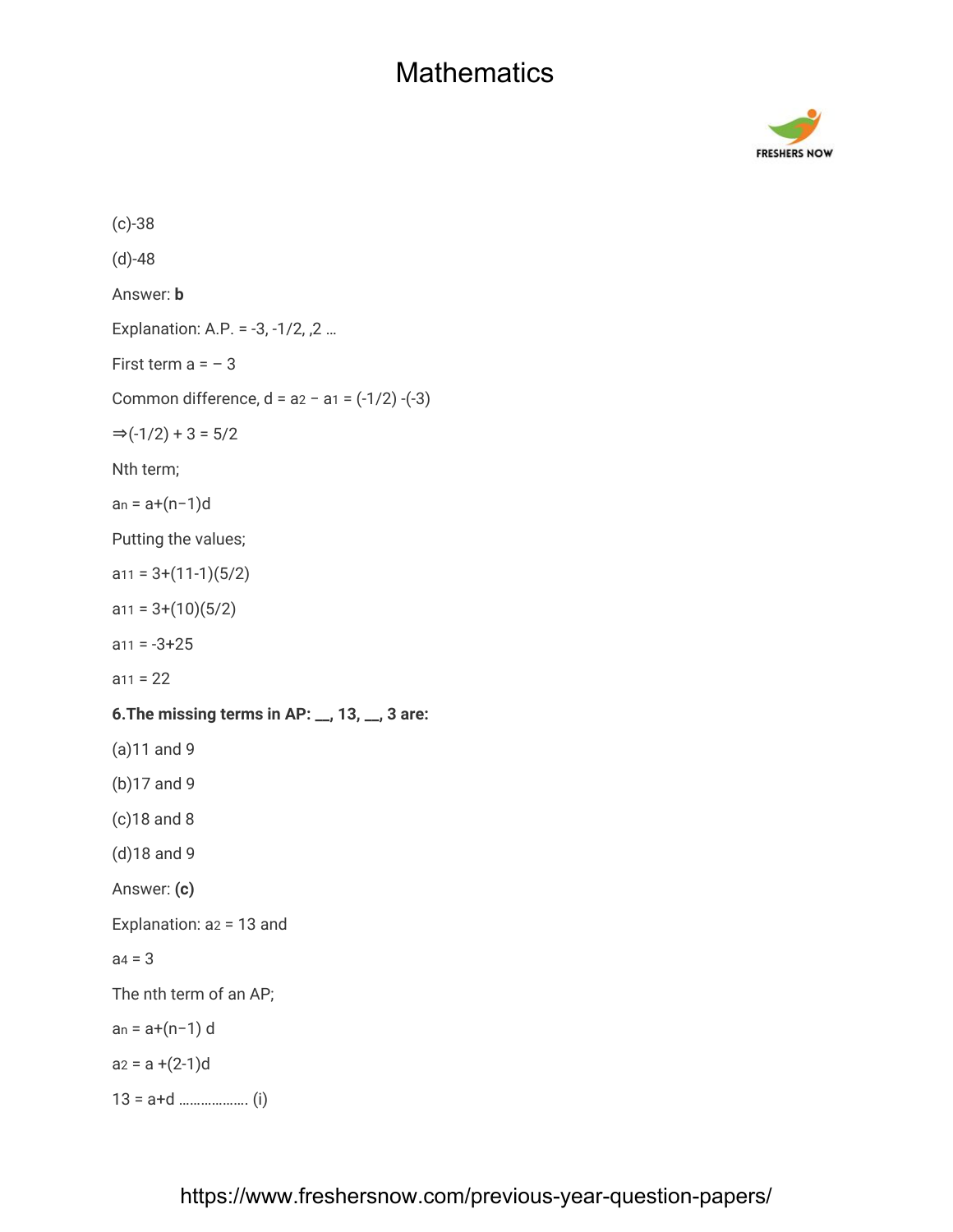

 $a4 = a+(4-1)d$ 3 = a+3d ………….. (ii) Subtracting equation (i) from (ii), we get,  $-10 = 2d$  $d = -5$ Now put value of d in equation 1  $13 = a + (-5)$  $a = 18$  (first term)  $a3 = 18+(3-1)(-5)$  $= 18+2(-5) = 18-10 = 8$  (third term). **7. Which term of the A.P. 3, 8, 13, 18, … is 78?** (a)12th (b)13th (c)15th (d)16th Answer: **(d)** Explanation: Given, 3, 8, 13, 18, … is the AP. First term, a = 3 Common difference,  $d = a2 - a1 = 8 - 3 = 5$ Let the nth term of given A.P. be 78. Now as we know, an = a+(n−1)d Therefore,  $78 = 3+(n-1)5$  $75 = (n-1)5$  $(n−1) = 15$  $n = 16$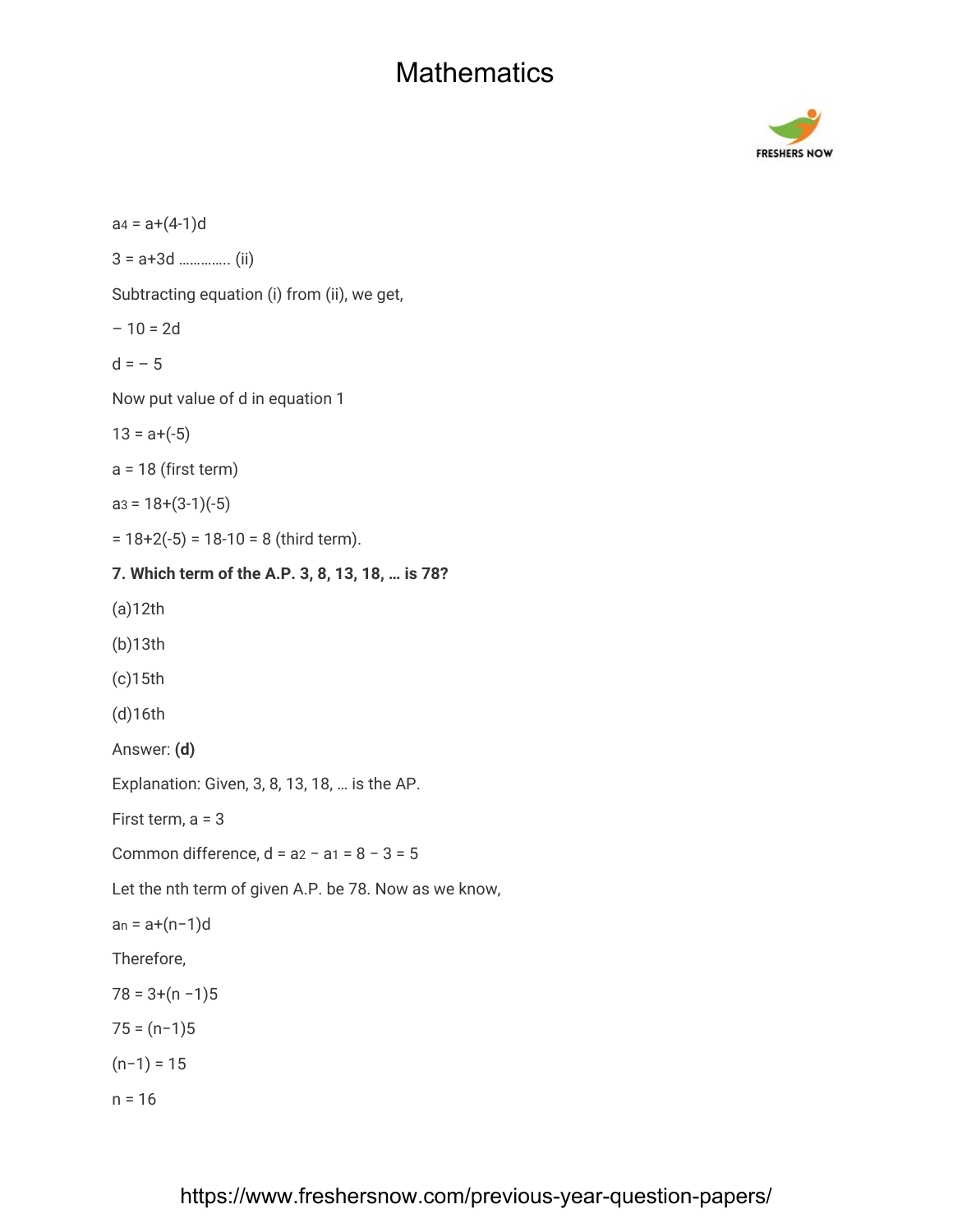

# **8.The 21st term of AP whose first two terms are -3 and 4 is:** (a)17 (b)137 (c)143 (d)-143 Answer: **b** Explanation: First term = -3 and second term = 4  $a = -3$  $d = 4-a = 4-(-3) = 7$ a21=a+(21-1)d  $=-3+(20)7$ =-3+140 =137 **9. If 17th term of an A.P. exceeds its 10th term by 7. The common difference is:** (a)1 (b)2 (c)3 (d)4 Answer: **(a)** Explanation: Nth term in AP is:  $an = a+(n-1)d$ a17 = a+(17−1)d  $a_{17} = a + 16d$ In the same way,  $a10 = a + 9d$ Given,

#### https://www.freshersnow.com/previous-year-question-papers/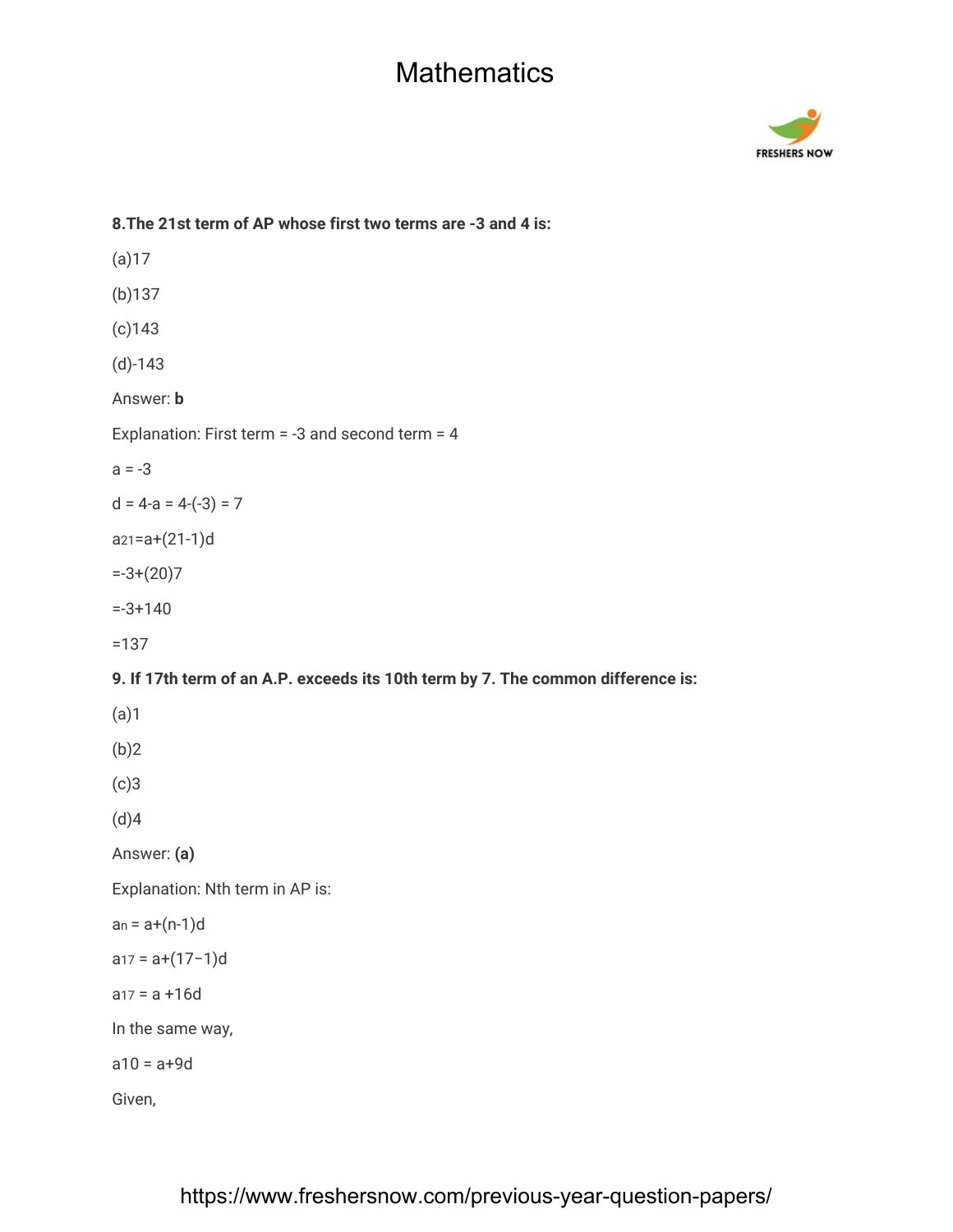

a17 − a10 = 7 Therefore, (a +16d)−(a+9d) = 7  $7d = 7$  $d = 1$ Therefore, the common difference is 1. **10. The number of multiples of 4 between 10 and 250 is:**  $(a)50$ (b)40 (c)60 (d)30 Answer: **(c)** Explanation: The multiples of 4 after 10 are: 12, 16, 20, 24, … So here,  $a = 12$  and  $d = 4$ Now, 250/4 gives remainder 2. Hence,  $250 - 2 = 248$  is divisible by 2. 12, 16, 20, 24, …, 248 So, nth term, an = 248 As we know, an = a+(n−1)d  $248 = 12+(n-1)x4$  $236/4 = n-1$  $59 = n-1$  $n = 60$ **11. 20th term from the last term of the A.P. 3, 8, 13, …, 253 is:** (a)147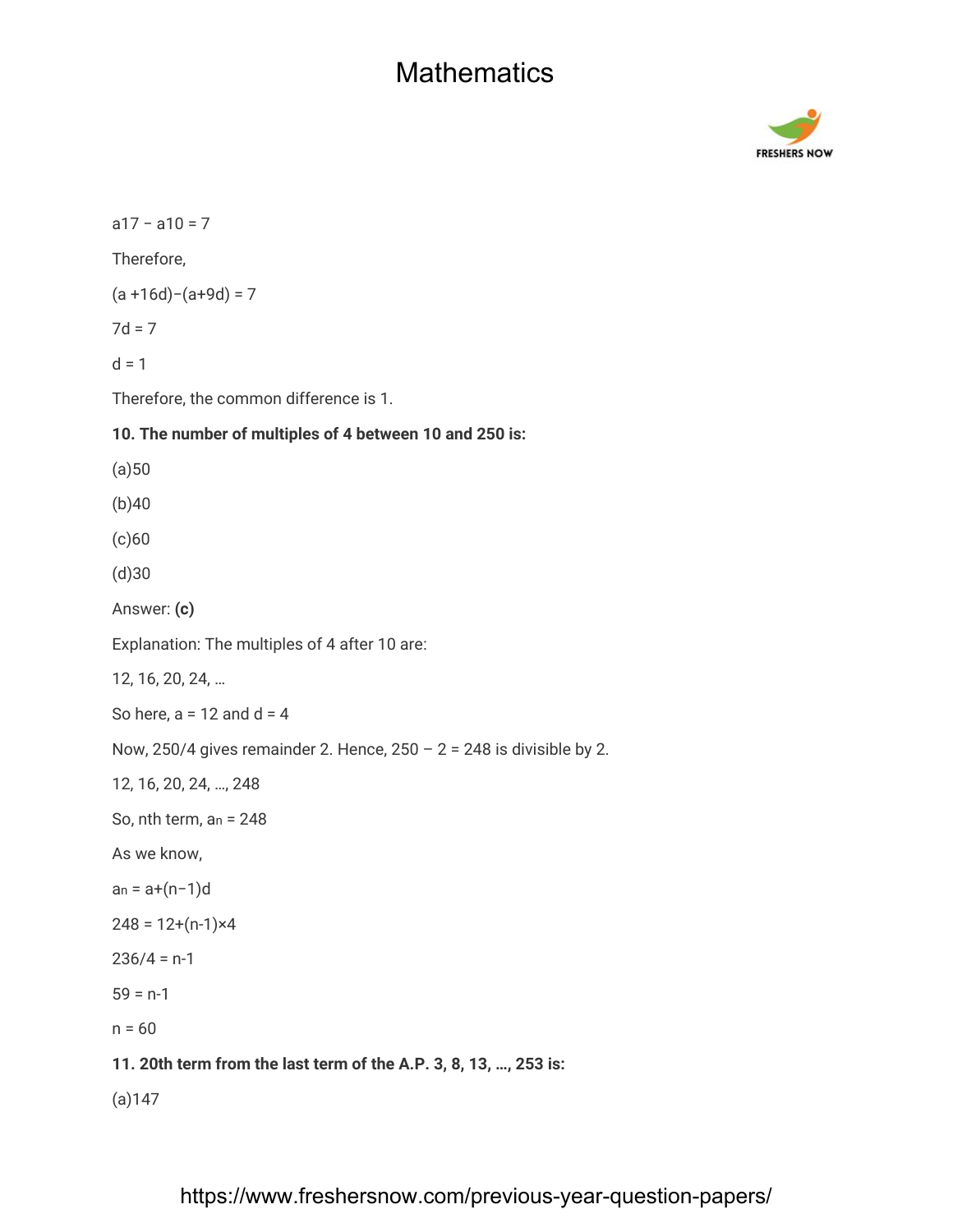

(b)151 (c)154 (d)158 Answer: **(d)** Explanation: Given, A.P. is 3, 8, 13, …, 253 Common difference, d= 5. In reverse order, 253, 248, 243, …, 13, 8, 5 So,  $a = 253$ d = 248 − 253 = −5  $n = 20$ By nth term formula, a20 = a+(20−1)d  $a_{20} = 253+(19)(-5)$ a20 = 253−95  $a_{20} = 158$ **12. The sum of the first five multiples of 3 is:** (a)45 (b)55 (c)65 (d)75 Answer: **(a)** Explanation: The first five multiples of 3 is 3, 6, 9, 12 and 15  $a=3$  and  $d=3$ n=5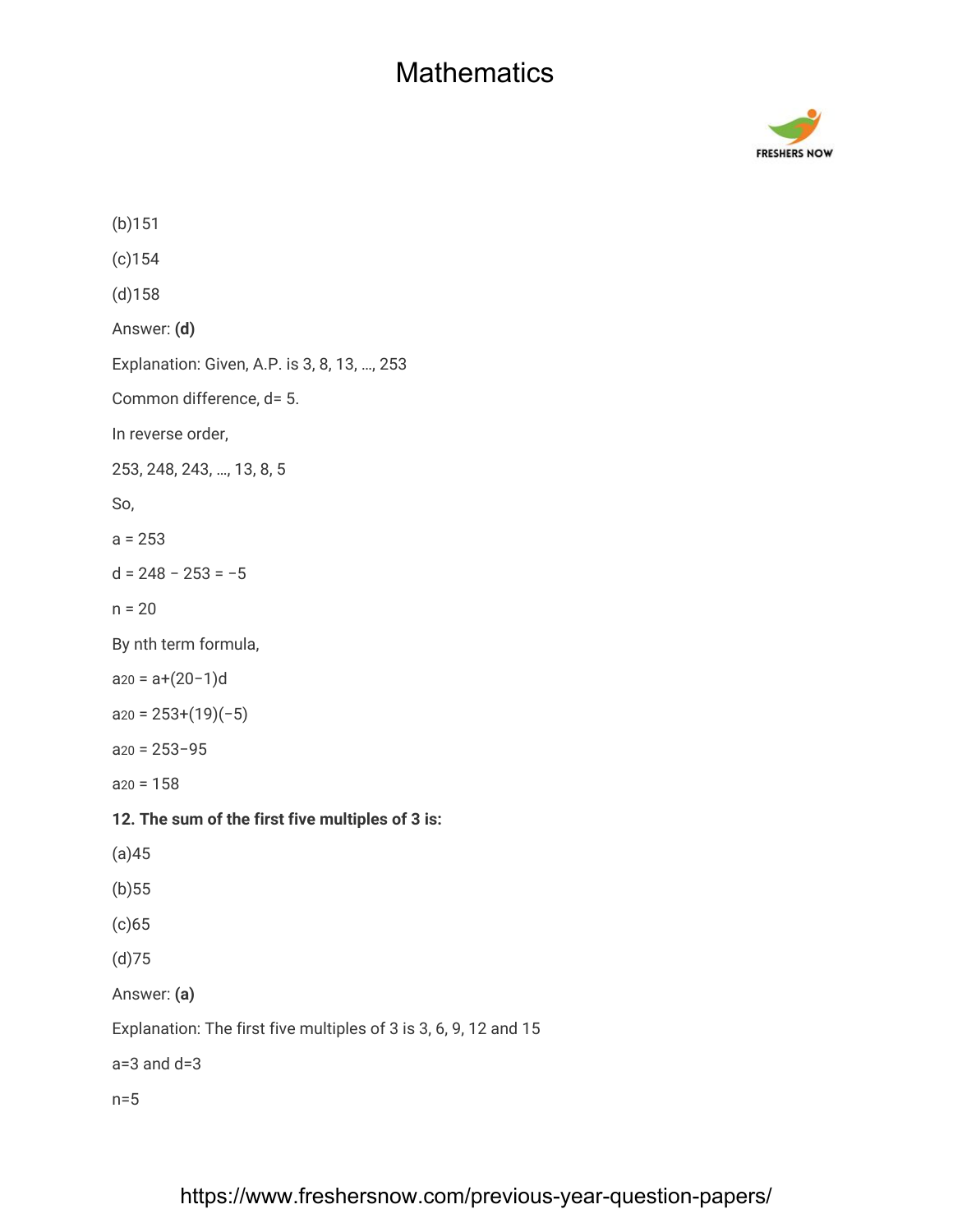

Sum,  $Sn = n/2[2a+(n-1)d]$ 

 $S_5 = 5/2[2(3)+(5-1)3]$ 

=5/2[6+12]

=5/2[18]

=5 x 9

 $= 45$ 

#### **13.The midpoints of a line segment joining two points A(2, 4) and B(-2, -4)**

- $(a)$   $(-2,4)$
- (b) (2,-4)
- (c) (0, 0)
- (d) (-2,-4)

Answer: c

Explanation: As per midpoint formula, we know;

 $x=[2+(-2)]/2=0/2=0$ 

y=[4+(-4)]/2=0/2=0

Hence, (0,0) is the midpoint of of AB.

#### **14.The distance of point A(2, 4) from x-axis is**

(a)2

(b)4

(c)-2

(d)-4

Answer: b

Explanation: Distance of a point from x-axis is equal to the ordinate of the point.

#### **15.If O(p/3, 4) is the midpoint of the line segment joining the points P(-6, 5) and Q(-2, 3). The value of p is:**

(a)7/2

#### https://www.freshersnow.com/previous-year-question-papers/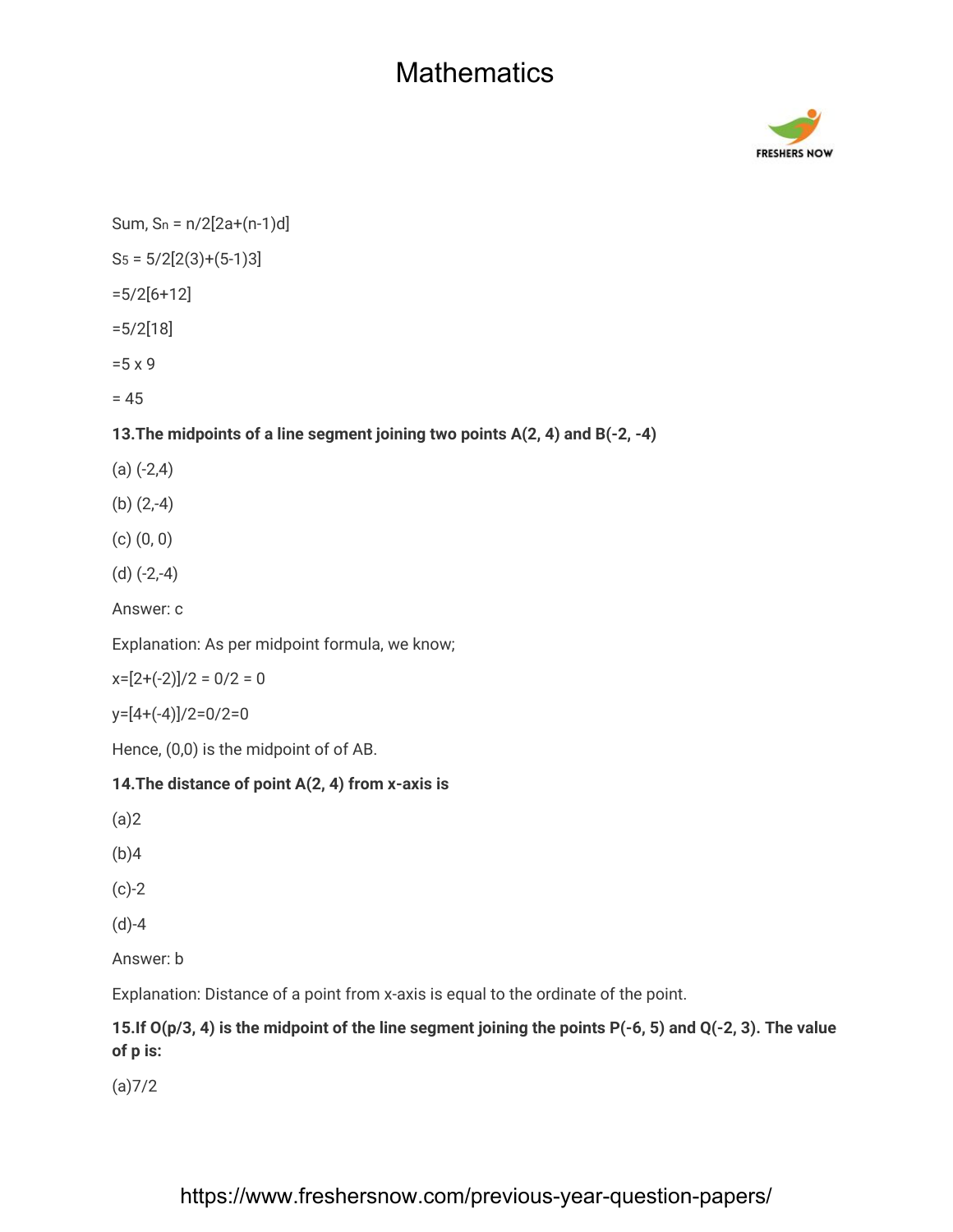

(b)-12  $(c)4$ (d)-4 Answer: b Explanation: Since, (p/3, 4) is the midpoint of line segment PQ, thus;  $p/3 = (-6-2)/2$  $p/3 = -8/2$  $p/3 = -4$ p= -12 Therefore, the value of p is -12.

**16.The points which divides the line segment of points P(-1, 7) and (4, -3) in the ratio of 2:3 is:**

 $(a)(-1, 3)$ 

 $(b)(-1, -3)$ 

 $(c)(1, -3)$ 

 $(d)(1, 3)$ 

Answer: d

Explanation: By section formula we know:

 $x=[(2.4)+(3.(-1))]/(2+3) = (8-3)/5 = 1$ 

 $y=[(2.(-3))+(3.7)]/(2+3) = (-6+21)/5 = 3$ 

Hence, the required point is (1,3)

**17.The ratio in which the line segment joining the points P(-3, 10) and Q(6, – 8) is divided by O(-1, 6) is:**

(a)1:3

(b)3:4

(c)2:7

(d)2:5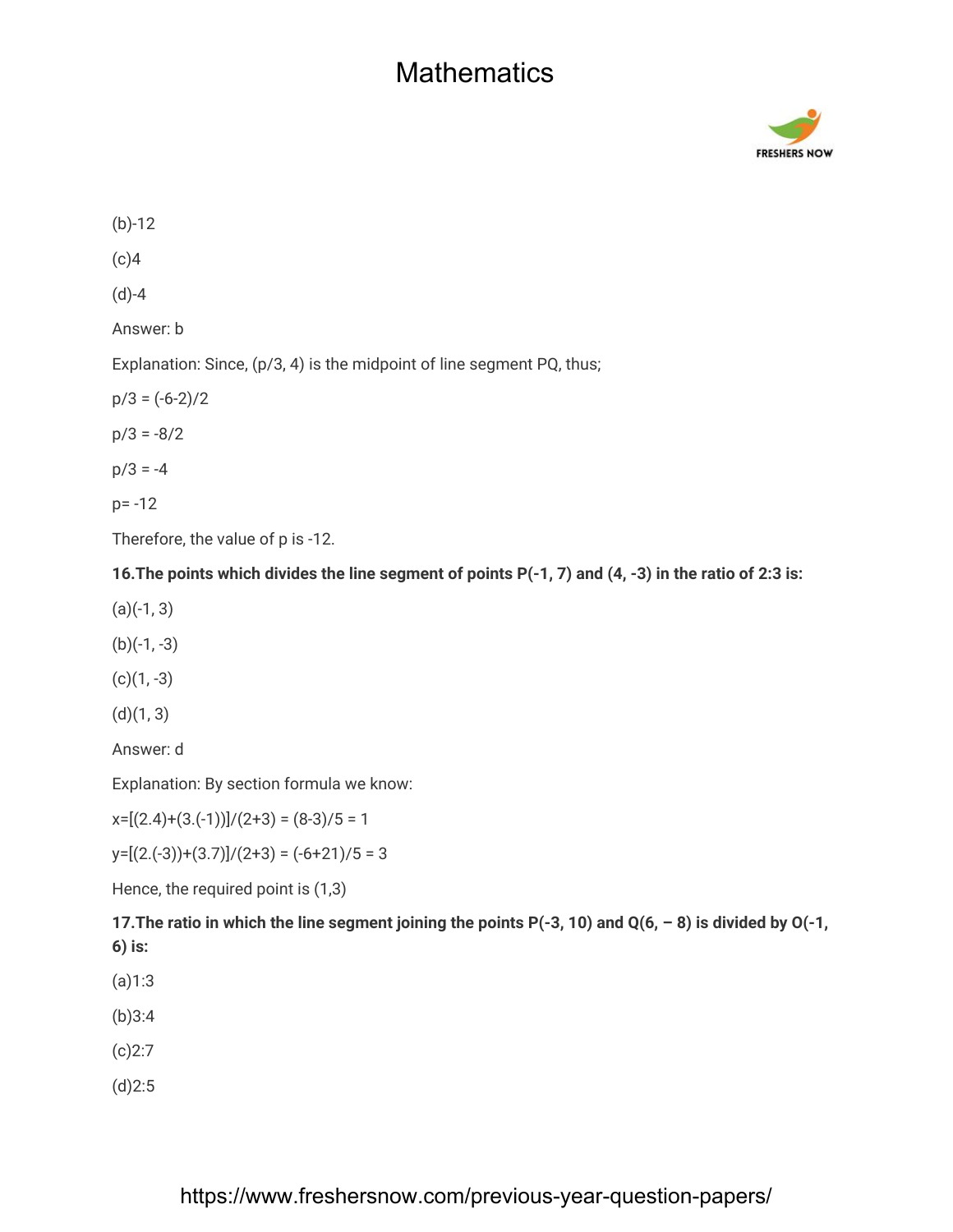

Answer: c

Explanation: Let the ratio in which the line segment joining P( -3, 10) and Q(6, -8) is divided by point O( -1, 6) be k :1.

So, 
$$
-1 = (6k-3)/(k+1)
$$

 $-k - 1 = 6k - 3$ 

 $7k = 2$ 

 $k = 2/7$ 

Hence, the required ratio is 2:7.

**18.The coordinates of a point P, where PQ is the diameter of circle whose centre is (2, – 3) and Q is (1, 4) is:**

 $(a)(3, -10)$ 

 $(b)(2, -10)$ 

(c)(-3, 10)

(d)(-2, 10)

Answer: a

Explanation: By midpoint formula, we know;

 $[(x+1)/2,(y+4)/2] = (2,-3)$  (Since, O is the midpoint of PQ)  $(x+1)/2 = 2$ 

 $x+1=4$ 

x=3

 $(y+4)/2 = -3$ 

 $y + 4 = -6$ 

y=-10

So, the coordinates of point P is  $(3, -10)$ .

#### **19..The area of a rhombus if its vertices are (3, 0), (4, 5), (-1, 4) and (-2,-1) taken in order, is:**

(a)12 sq.unit

(b)24 sq.unit